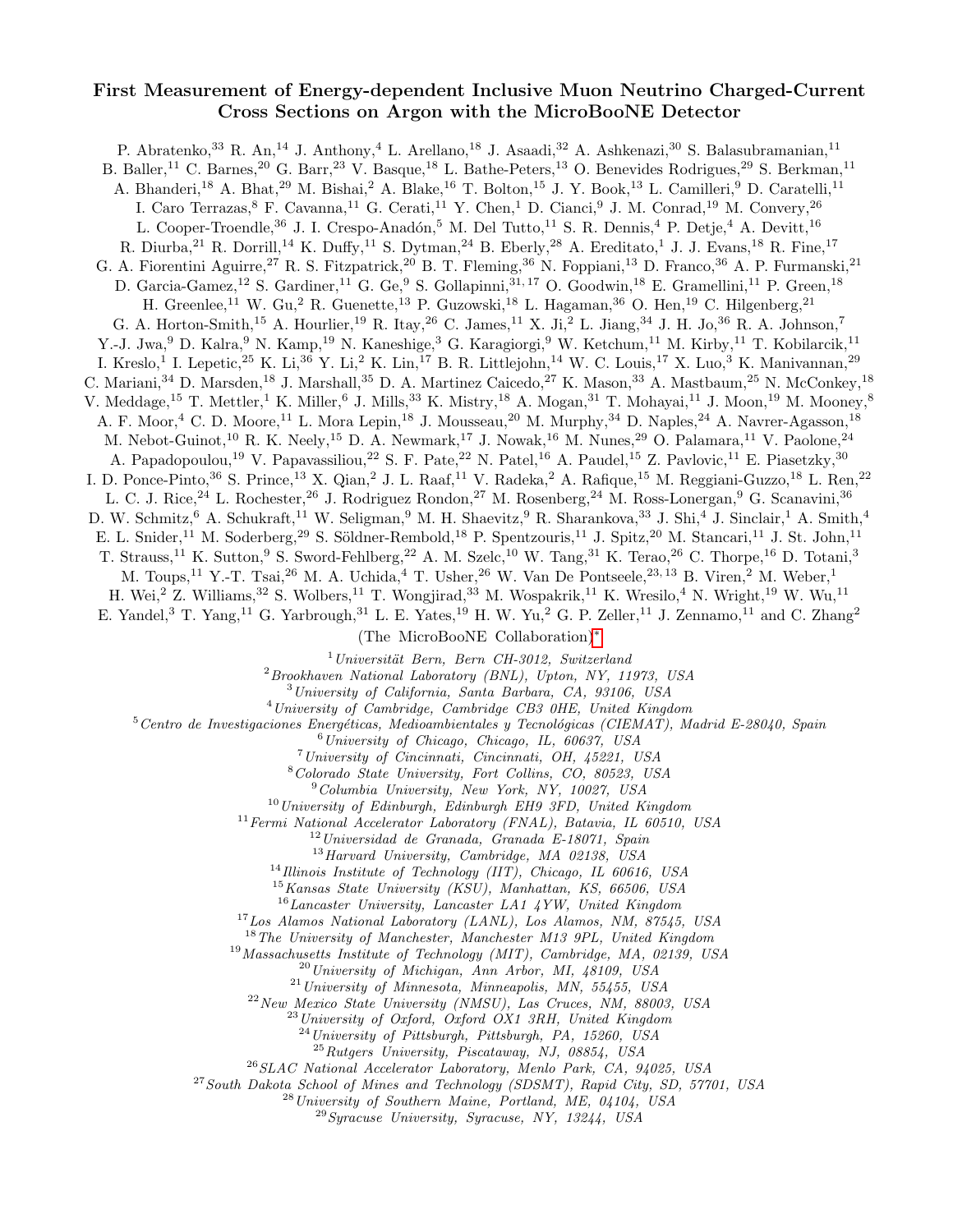<sup>30</sup>Tel Aviv University, Tel Aviv, Israel, 69978

<sup>31</sup>University of Tennessee, Knoxville, TN, 37996, USA

University of Texas, Arlington, TX, 76019, USA

 $33$ Tufts University, Medford, MA, 02155, USA

 $34$  Center for Neutrino Physics, Virginia Tech, Blacksburg, VA, 24061, USA

 $35$ University of Warwick, Coventry CV4  $7AL$ , United Kingdom

<sup>36</sup> Wright Laboratory, Department of Physics, Yale University, New Haven, CT, 06520, USA

(Dated: March 7, 2022)

We report a measurement of the energy-dependent total charged-current cross section  $\sigma(E_{\nu})$  for inclusive muon neutrinos scattering on argon, as well as measurements of flux-averaged differential cross sections as a function of muon energy and hadronic energy transfer  $(\nu)$ . Data corresponding to  $5.3\times10^{19}$  protons on target of exposure were collected using the MicroBooNE liquid argon time projection chamber located in the Fermilab Booster Neutrino Beam with a mean neutrino energy of approximately 0.8 GeV. The mapping between the true neutrino energy  $E_{\nu}$  and reconstructed neutrino energy  $E_{\nu}^{rec}$  and between the energy transfer  $\nu$  and reconstructed hadronic energy  $E_{had}^{rec}$  are validated by comparing the data and Monte Carlo (MC) predictions. In particular, the modeling of the missing hadronic energy and its associated uncertainties are verified by a new method that compares the  $E_{had}^{rec}$  distributions between data and an MC prediction after constraining the reconstructed muon kinematic distributions, energy and polar angle, to those of data. The success of this validation gives confidence that the missing energy in the MicroBooNE detector is well-modeled and underpins first-time measurements of both the total cross section  $\sigma(E_\nu)$  and the differential cross section  $d\sigma/d\nu$  on argon.

Current and next-generation precision neutrino oscillation experiments aim to answer several critical questions in particle physics [\[1\]](#page-6-0) by: i) searching for CP violation in the lepton sector  $[2, 3]$  $[2, 3]$ , ii) determining the neutrino mass ordering [\[4\]](#page-6-3), and iii) searching for light sterile neutrinos [\[5\]](#page-6-4). For this purpose, the SBN [\[6\]](#page-6-5) and DUNE [\[7,](#page-6-6) [8\]](#page-6-7) experiments employ liquid argon time projection chambers (LArTPCs) [\[9](#page-6-8)[–12\]](#page-6-9), a tracking calorimeter that enables excellent neutrino flavor identification and neutrino energy  $(E_{\nu})$  reconstruction in the GeV energy range [\[13\]](#page-6-10). These experiments are designed to measure the neutrino flavor oscillations as a function of  $E_{\nu}$ , which requires a good understanding of the neutrino energy spectrum, neutrino-argon interaction cross sections [\[14\]](#page-6-11), and LArTPC detector response. High-precision measurements of  $\nu$ -Ar cross sections, particularly those related to energy reconstruction, are of paramount importance.

While historical accelerator-based neutrino experiments often reported  $E_{\nu}$ -dependent cross sections [\[15,](#page-6-12) [16\]](#page-6-13), recent experiments tend to limit cross-section measurements to the directly observable lepton and/or hadron kinematics [\[17\]](#page-6-14). This paradigm shift was triggered by concerns that quantities not directly measurable in detectors (e.g. the missing hadronic energy of the interaction from undetected neutral particles) may not be correctly modeled in simulations, which is of particular concern in a broad-band neutrino beam. In this letter, we demonstrate that the MicroBooNE tune model [\[18\]](#page-6-15) (based on GENIE-v3 [\[19\]](#page-6-16)) of missing energy with its associated uncertainty can be validated with inclusive muon neutrino charged-current  $(\nu_{\mu}CC)$  interactions from the the MicroBooNE detector [\[20\]](#page-6-17). After constraining the

lepton kinematics distributions of Monte Carlo (MC) to those of data, the comparison of reconstructed hadronic energy  $E_{had}^{rec}$  distributions between data and the updated MC prediction reveals whether the model is able to describe the relationship between the lepton kinematics and the visible hadronic energy. This procedure validates whether the missing hadronic energy is sufficiently modelled given the prior knowledge of the neutrino flux and detector effects. This new procedure enables a first measurement of the differential cross section as a function of the energy transfer to the argon  $d\sigma/d\nu$ . Together with the differential cross section as a function of the muon energy  $(d\sigma/dE_{\mu})$ , the  $E_{\nu}$ -dependent cross sections are extracted. These data could be used to isolate problems for low- $E_{\nu}$  cross sections and to reduce modelling uncertainties for the low- $\nu$  method [\[21](#page-6-18)[–23\]](#page-6-19) to constrain the shape of neutrino energy spectrum in future experiments.

The MicroBooNE detector is a  $10.4 \times 2.6 \times 2.3$  m<sup>3</sup> LArTPC. It consists of approximately 85 ton of LAr in the active TPC volume for ionization charge detection, along with 32 photomultiplier tubes (PMTs) [\[24\]](#page-6-20) for scintillation light detection. This work makes use of a data set corresponding to an exposure of  $5.3\times10^{19}$  protons on target (POT) from the Booster Neutrino Beamline (BNB), which produces a neutrino flux with an estimated 93.6%  $\nu_{\mu}$  purity [\[25\]](#page-6-21) and a mean  $E_{\nu}$  of 0.8 GeV. At these energies,  $\nu$ -Ar interactions are dominated by quasi-elastic and meson-exchange current interactions as well as resonant pion productions, and the final-state hadrons consist mostly of protons and neutrons with some charged and neutral pions. The  $\mathcal{O}(1)$  MeV energy threshold [\[26\]](#page-6-22) of LArTPC allows detecting these particles down to low kinetic energies.

Compared to earlier work [\[27\]](#page-6-23), this measurement incorporates an improved TPC detector simulation and signal processing procedure [\[28,](#page-6-24) [29\]](#page-6-25), the Wire-Cell tomographic

<span id="page-1-0"></span><sup>∗</sup> microboone info@fnal.gov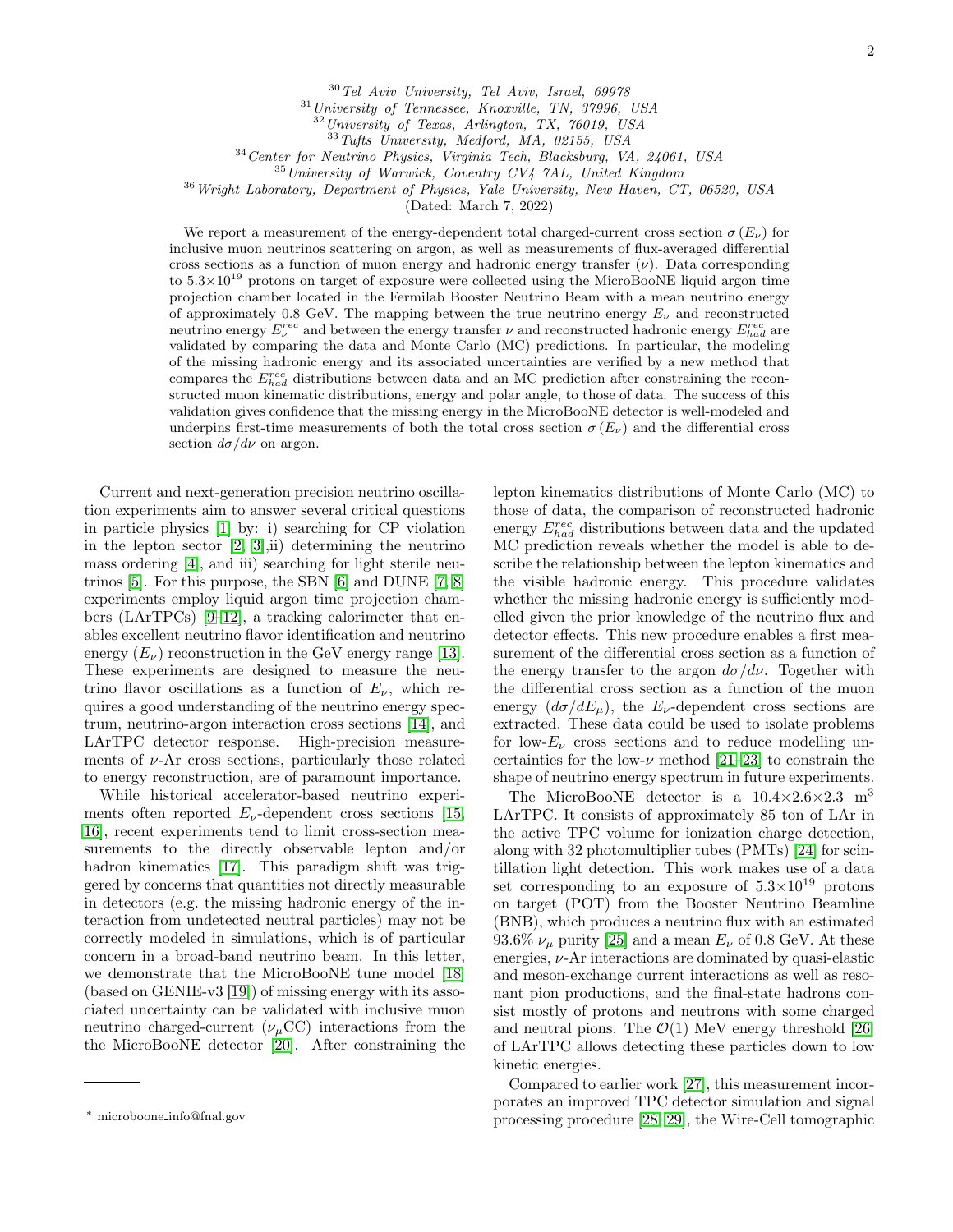event reconstruction [\[30,](#page-6-26) [31\]](#page-7-0), and a many-to-many TPCcharge to PMT-light matching algorithm for cosmic-ray rejection [\[31\]](#page-7-0). In particular, the "generic neutrino detection" [\[32,](#page-7-1) [33\]](#page-7-2), which limits the cosmic-ray muon backgrounds to below 15% at over 80%  $\nu_{\mu}$ CC selection efficiency, is used as a pre-selection. The  $\nu_{\mu}$ CC event selection is further improved using a set of pattern recognition techniques, including i) neutrino vertex identification, ii) track/shower topology separation, iii) particle identification, and iv) particle flow reconstruction in the Wire-Cell reconstruction package [\[34\]](#page-7-3). Since many of the analysis details in this work including the event reconstruction, event selection, the overall model prediction along with its systematic uncertainties, and the model validation are in common with those in searching for an anomalous lowenergy excess in inclusive charged-current  $\nu_e$  channel that was documented in Ref. [\[35\]](#page-7-4), they are only briefly reviewed in this letter.

First, the reconstructed neutrino vertex is required to be inside a fiducial volume, defined to be 3 cm inside the effective detector boundary [\[33\]](#page-7-2). Second, a set of dedicated background taggers are constructed to further reject residual muon backgrounds that entered the detector from outside based on directional information. Finally, neutral-current (NC) events are substantially reduced by requiring a reconstructed primary muon candidate to be longer than 5 cm. Some limited charged pion rejection is achieved by detecting large-angle scattering in reconstructed track trajectories. Using input variables from the background taggers, a multivariate classifier is constructed using the modern boosted decision tree (BDT) library XGBoost [\[36\]](#page-7-5) that yields a  $\nu_{\mu}$ CC selection with an estimated 92% purity and 68% efficiency [\[35\]](#page-7-4). In total, 11528  $\nu_{\mu}$ CC candidates are selected and used for crosssection extraction. About 1/3 of the events are fully contained (FC) and 2/3 are partially contained (PC). Here, the FC events are defined to be events with their main TPC cluster [\[31\]](#page-7-0) fully contained within the fiducial volume [\[33\]](#page-7-2) and PC events are mostly because of exiting muons.

Three methods are used to reconstruct the energy of tracks and electromagnetic (EM) showers [\[34,](#page-7-3) [35\]](#page-7-4): i) The energy of a stopped charged particle track can be estimated by its travel range using the NIST PSTAR database [\[37\]](#page-7-6). ii) The kinetic energy of a charged particle track can be estimated by integrating over the reconstructed energy loss per unit length  $dE/dx$ , which is calculated from the measured  $dQ/dx$  (ionization charge per unit length) using a recombination model [\[38\]](#page-7-7). iii) The energy of an EM shower can be estimated calorimetrically by scaling the total reconstructed charge of the EM shower with a factor of 2.50, which is derived from simulation and includes the bias in the reconstructed charge [\[31\]](#page-7-0) and the average recombination factor. This factor is validated with the reconstructed invariant mass of the neutral pion [\[39\]](#page-7-8). For stopping tracks with trajectories longer than 4 cm, the range method is used to estimate the energy. For short tracks (<4 cm), tracks



<span id="page-2-0"></span>FIG. 1. (Top) Distribution of the selected FC  $\nu_\mu$ CC events as a function of reconstructed neutrino energy. The inset figure is the smearing matrix from true neutrino energy to reconstructed neutrino energy. (Middle) Data/prediction ratio. The pink band represents the total uncertainty (statistical and systematic) of the MC prediction. (Bottom) Selection efficiency of the  $\nu_{\mu}$ CC events in the fiducial volume as a function of true neutrino energy. At high neutrino energy, muons are more likely to exit the TPC, which leads an increase (decrease) in the efficiency of PC (FC) samples.

exiting the detector, tracks with "wiggled" topology [\[34\]](#page-7-3) (e.g. low-energy electrons), and muon tracks with identified  $\delta$  rays, the *recombination* method is used to estimate its kinetic energy.

The reconstructed neutrino energy  $E_{\nu}^{rec}$  per event is estimated by summing the kinetic energies of each reconstructed (visible) final-state particle. For each reconstructed muon, charged pion, or electron candidate, its mass is added to the energy reconstruction. An average binding energy of 8.6 MeV [\[40\]](#page-7-9) was added for each proton identified. Figure [1](#page-2-0) shows the FC  $\nu_{\mu}$ CC distribution as a function of reconstructed neutrino energy, the selection efficiency as a function of true neutrino energy, and the smearing matrix between  $E_{\nu}^{rec}$  and  $E_{\nu}$  according to the Monte Carlo simulation. The predicted energy resolution using the MicroBooNE MC for FC  $\nu$ <sub>u</sub>CC events is ~10% for muon energy,  $\sim 20\%$  for neutrino energy, and  $\sim 30$ -50% for hadronic energy. The hadronic energy resolution is dominated by the missing hadronic energy and imper-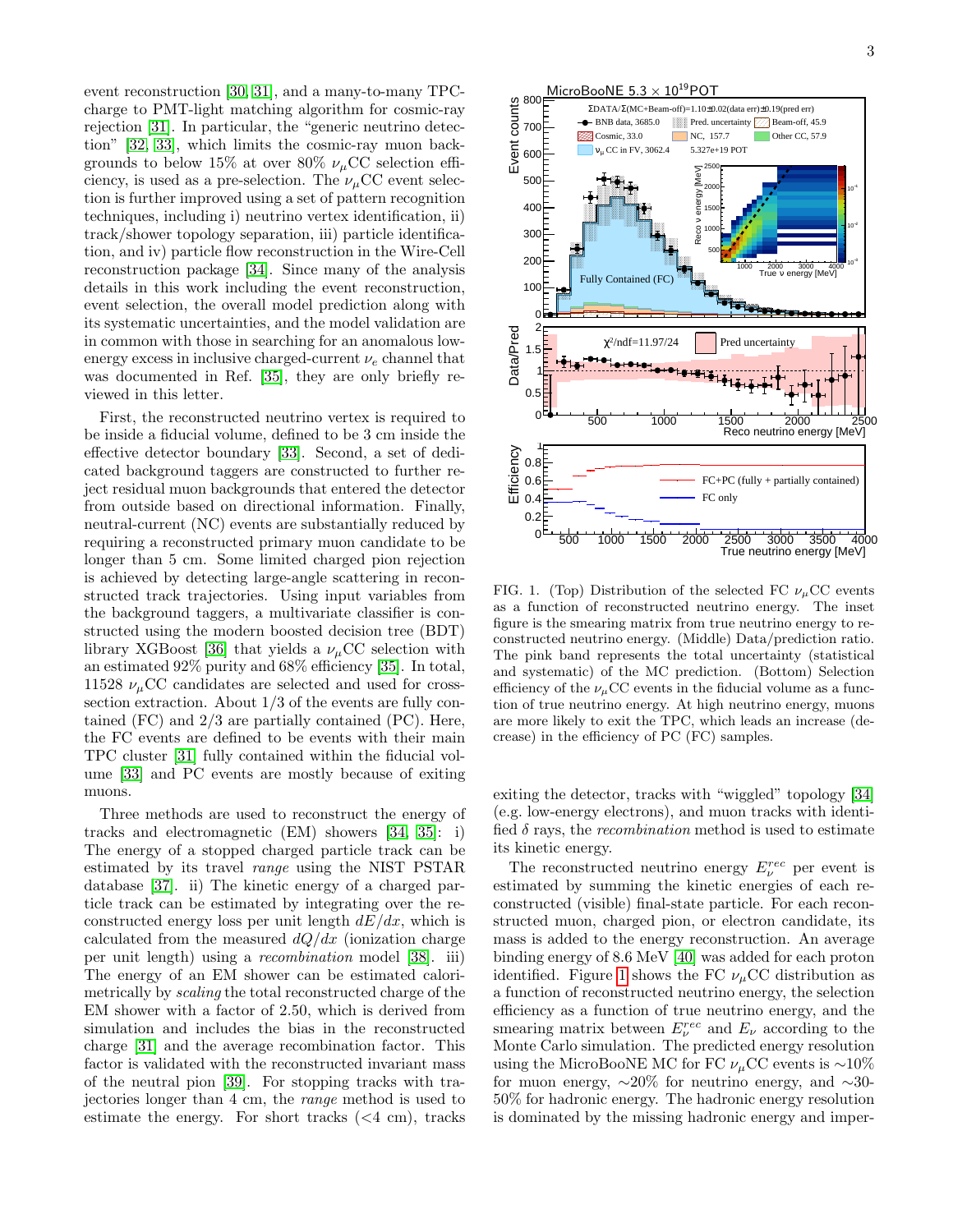fect event reconstruction. For events well reconstructed, the resolution of the reconstructed visible hadronic energy approaches ∼10%. Among all events, the average bias (towards low energy) of  $E^{rec}_{\nu}$  for FC  $\nu_{\mu}$ CC events is less than 10% for  $E_{\nu}$  < 800 MeV and increases to ~25% at  $E_{\nu} = 2.5$  GeV.

The total and differential cross sections are extracted using the Wiener-SVD unfolding method [\[41\]](#page-7-10) as follows:

<span id="page-3-0"></span>
$$
M_i - B_i = \sum_j R_{ij} \cdot S_j = \sum_j \widetilde{\Delta}_{ij} \cdot \widetilde{F}_j \cdot S_j.
$$
 (1)

 $M_i$  is the measured number of events in bin i of the reconstructed energy space, and  $B_i$  is the expected number of backgrounds.  $R_{ij} = \Delta_{ij} \cdot F_j$  is the overall response matrix.  $S_j$ , to be extracted, is the average (differential) cross section in bin  $j$  of the true energy, weighted by the nominal  $\nu_{\mu}$  neutrino flux, which is tabulated in Ref. [\[27\]](#page-6-23). This definition of  $S_j$  with the nominal neutrino flux coincides with a recommendation from Ref. [\[42\]](#page-7-11) in addressing a concern on the treatment of neutrino flux uncertainty.  $\Delta_{ij}$ , the ratio between the selected number of events in reconstructed energy bin  $i$  that originate from the true energy bin  $j$  and the generated number of events in bin  $j$ , is calculated using central-value MC. This encapsulates both the smearing between reconstructed and true space and the efficiency.  $F_j$  is a constant that is calculated with the POT, number of Ar nuclei, the integrated nominal  $\nu_{\mu}$  flux in bin j, and the bin width (for differential cross sections only).

The Wiener-SVD unfolding is performed based on a

$$
\chi^2 = \left(\boldsymbol{M} - \boldsymbol{B} - \boldsymbol{R} \cdot \boldsymbol{S}\right)^T \cdot \boldsymbol{V}^{-1} \cdot \left(\boldsymbol{M} - \boldsymbol{B} - \boldsymbol{R} \cdot \boldsymbol{S}\right) \tag{2}
$$

test statistics and an additional regularization con-structed from a Wiener filter [\[41\]](#page-7-10).  $\boldsymbol{V}$  is the covariance matrix on the measured number of events in the reconstructed energy bins, encoding the statistical and systematic uncertainties for both signal and background events. Statistical uncertainties on the data are calculated following the combined Neyman Pearson procedure [\[43\]](#page-7-12).

The covariance matrix also includes several systematic uncertainties. The neutrino flux model uncertainty (5- 15%) follows the work in Ref. [\[27\]](#page-6-23). It includes effects from hadron production of  $\pi^+$ ,  $\pi^-$ ,  $K^+$ ,  $K^-$ , and  $K^0_L$ , together with total, inelastic, and quasielastic cross sections of pion and nucleon re-scattering on beryllium and aluminum. In addition, modeling of the horn current distribution and calibration is included. The neutrino-argon interaction cross section model uncertainties (∼20%) are described in Ref. [\[18\]](#page-6-15). Particularly, the uncertainties associated with the hadronic interactions, which are important in modeling missing energy, are conservatively estimated: the proton to neutron charge exchange and the proton knockout have 50% and 20% uncertainties, respectively [\[44,](#page-7-13) [45\]](#page-7-14). The uncertainties on the GEANT4 models [\[46\]](#page-7-15) used to simulate secondary interactions of protons and charged pions outside the target nucleus (∼1.5%) follows Ref. [\[47\]](#page-7-16). These uncertainties on the

flux, cross section, and GEANT4 models are estimated using a multisim technique [\[48\]](#page-7-17) in which parameters that govern interaction models are simultaneously varied in generating hundreds of universes to construct covariance matrices.

The detector response uncertainty follows the work in Ref. [\[49\]](#page-7-18), considering the effects of variations in the TPC waveform, light yield and propagation, space charge effect [\[50,](#page-7-19) [51\]](#page-7-20), and ionization recombination model. For each source, the same set of MC interactions are resimulated through the detector response simulation with a  $1\sigma$  change to the corresponding detector model parameter. The differences in the selected number of events between the modified and original simulations are used to construct a covariance matrix with a bootstrapping [\[52\]](#page-7-21) procedure. The uncertainty of modeling the "dirt" events that originate outside the cryostat follows the work in Ref. [\[35\]](#page-7-4). The statistical uncertainty of the Monte-Carlo sample is treated using the methods described in Ref. [\[53\]](#page-7-22). The uncertainties on the POT (2% based on in-situ proton flux measurements [\[25\]](#page-6-21)) and the number of target nuclei (∼1%) are also included.

Given Eq. [\(1\)](#page-3-0), the uncertainties on the neutrino flux, GEANT4 model, detector model, and POT enter through  $B_i$  and the numerator of  $\Delta_{ij}$ . "Dirt" uncertainties enter through  $B_i$ . In comparison, the cross section uncertainty enters through  $\Delta_{ij}$  and  $B_i$ . Although the uncertainty on the predicted inclusive cross section is ∼20%, it is reduced to ∼5% because of the cancellation between numerator and denominator of  $\Delta_{ij}$ .

A prior condition of using the Wiener-SVD unfolding method to extract cross sections is that the data must be well-described by the overall model prediction within its uncertainties. In Fig. [1](#page-2-0) and Fig. [2,](#page-4-0) data and simulation are shown for key reconstructed kinematic variables including i) neutrino energy  $E_{\nu}^{rec}$ , ii) muon energy  $E_{\mu}^{rec}$ , iii) cosine of muon polar angle  $\cos \theta_{\mu}^{rec}$ , and iv) hadronic energy  $E_{had}^{rec}$ . The compatibility between the data and prediction is demonstrated quantitatively by decent  $\chi^2$ /ndf values (ndf is the number of degrees of freedom) with corresponding p-values larger than 0.05 considering full uncertainties using the Pearson  $\chi^2$  [\[54\]](#page-7-23). To examine different components of systematic uncertainties, we further utilize the conditional covariance matrix formalism [\[55\]](#page-7-24) to adjust the model prediction and reduce its uncertainties by applying constraints from data. Figure [2a](#page-4-0)) shows the comparison of the  $E_{\mu}^{rec}$  distribution for PC  $\nu_{\mu}$ CC in data to that of the model prediction after applying constraints from the FC  $E_{\mu}^{rec}$  events. While the uncertainties are largely reduced, there is only a small change to  $\chi^2$ /ndf. The data and constrained model agree within uncertainties, verifying the modeling of the invisible energy of muons outside the active detector volume for PC events. Figure [2b](#page-4-0)) shows the comparison of the  $\cos \theta_{\mu}^{rec}$ distribution for both FC and PC  $\nu_{\mu}$ CC candidates in data with the model prediction after applying a constraint from the  $E_{\mu}^{rec}$  distributions of the same set of  $\nu_{\mu}$ CC candidate events. Compared to the previous case, the cor-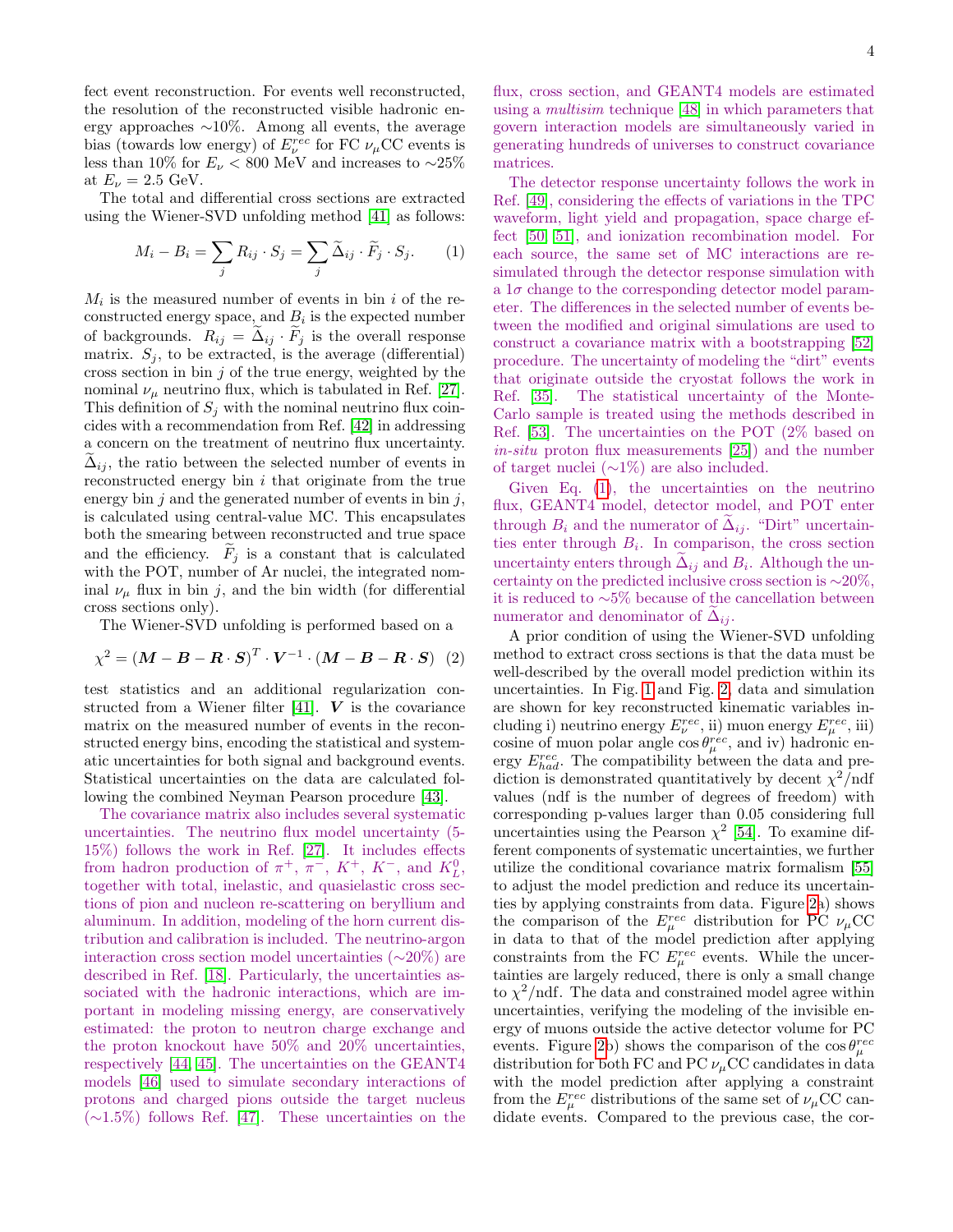

<span id="page-4-0"></span>FIG. 2. Data are compared with MC predictions as a function of: a) reconstructed muon energy  $E_{\mu}^{rec}$  for the partially contained (PC) sample. The MC prediction after applying constraints from the fully-contained (FC) sample in  $E_{\mu}^{rec}$  is shown. The last bin represents all events with  $E_{\mu}^{rec} > 1.5$  GeV. The blue (red) points represent the ratio between data and the MC prediction with (without) constraint, and the bands with same colors depict the total (include statistical) uncertainty of the MC prediction. b) reconstructed  $\cos\theta_{\mu}^{rec}$  for the FC (first half) and PC (second half) sample. The MC prediction after applying constraints on both FC and PC samples in  $E_{\mu}^{rec}$  is shown. c) reconstructed hadronic energy  $E_{had}^{rec}$  for the FC sample. The MC prediction after applying constraints on muon kinematics  $(E_{\mu}^{rec}$  and  $\cos \theta_{\mu}^{rec}$ ) is shown. The last bin represents all events with  $E_{had}^{rec} > 1.5$  GeV.

related statistical uncertainties between the  $\cos \theta_{\mu}^{rec}$  distributions and the  $E_{\mu}^{rec}$  distributions are estimated with a bootstrapping procedure. While the uncertainties are significantly reduced after applying the constraint, the change to  $\chi^2$ /ndf is small, showing well-modeled muon kinematics.

We will examine the modeling of the mapping between the reconstructed energy of the hadronic system  $E_{had}^{rec}$ and the energy transfer to the argon nucleus  $\nu = E_{\nu} - E_{\mu}$ after taking into account the muon results. The mapping of  $E_{had}^{rec}$  to  $\nu$  (or  $E_{\nu}^{rec}$  to true  $E_{\nu}$ ) relies on the overall cross section model to correct for the missing energy going into undetected neutrons, low-energy photons and other particles below the detection threshold. To validate the model, we examine the  $E_{had}^{rec}$  distribution for the FC  $\nu_\mu$ CC candidates in data with that of the model prediction after applying constraints from two one-dimensional distributions in muon kinematics:  $E_{\mu}^{rec}$  and  $\cos \theta_{\mu}^{rec}$  in Fig. [2c](#page-4-0)). After applying constraints, the uncertainties on the model prediction for  $E_{had}^{rec}$  are significantly reduced because of the cancellation of common systematic uncertainties, such as neutrino flux. At the lowest energies, it reduces from 20% to 5%. Nevertheless, the  $\chi^2/\text{ndf}$ values still yields p-value above 0.5, indicating that the model describes the relationship between  $E_{had}^{rec}$  and  $E_{\mu}^{rec}$ well within its uncertainty. In particular, the difference between the data and the model prediction in the first three bins of  $E_{had}^{rec}$  is significantly reduced after applying the constraints. This test further validates that the modeling of the missing hadronic energy can describe data within its associated uncertainty. We note the conditional covariance matrix formalism, which is used to update the MC predictions and their uncertainties given the data constraints (more details can be found in Ref. [\[35\]](#page-7-4)), is only used in validating the overall model, and is not used in extracting cross sections through the unfolding procedure. With fake data, we show that the  $\chi^2$ /ndf has a significant increase with a shift of ∼15% in the hadronic energy fraction allocated to protons (mimicking a variation of the proton-inelastic cross section), and this procedure is also able to distinguish between two GENIE models. In addition, the model validation procedure is shown to be much more sensitive to detect an insufficient input model compared to the extracted cross sections.

With the overall model validated, the total and differential cross sections per nucleon are extracted. The binning of the unfolded results is chosen by considering the energy resolution and the number of samples in the true space. Considering both FC and PC samples, the total cross section divided by the bin-center neutrino energy is shown as a function of neutrino energy in Fig. [3a](#page-5-0)), where the bin-center is calculated as the flux-weighted average neutrino energy. Excluding the PC sample does not change the overall behaviour of the cross sections, but increases their uncertainties for neutrino energy above 1.2 GeV modestly. Besides the nominal cross-section model used in the "MicroBooNE MC" [\[18\]](#page-6-15), predictions from GENIE v3.0.6 [\[19,](#page-6-16) [44\]](#page-7-13), NuWro 19.02.01 [\[56\]](#page-7-25), NEUT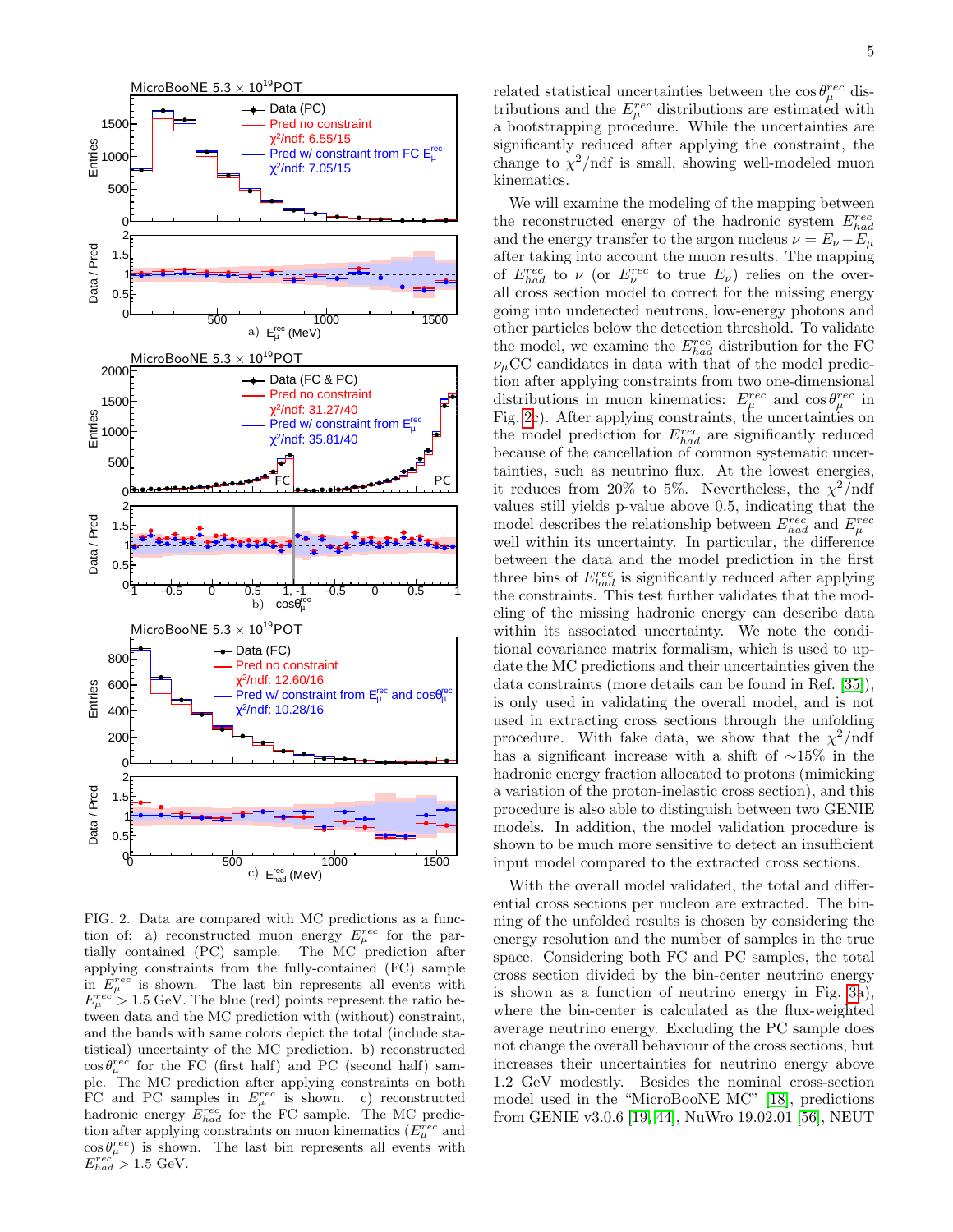

<span id="page-5-0"></span>FIG. 3. a) The extracted  $\nu_{\mu}$ CC inclusive scattering cross section per nucleon divided by the bin-center neutrino energy, as a function of neutrino energy. b) The measured  $\nu_{\mu}$ CC differential cross section per nucleon as a function of muon energy  $d\sigma/dE_{\mu}$ . c) The measured  $\nu_{\mu}$ CC differential cross section per nucleon as a function of energy transfer  $d\sigma/d\nu$ . Various model predictions are compared to all three measurements (see text for details).

5.4.0.1 [\[57\]](#page-7-26), and GiBUU 2019.08 [\[58\]](#page-7-27) after applying the Wiener filter are quantitatively compared with the measurement through calculating  $\chi^2$ /ndf with the uncertainty covariance matrix obtained from the unfolding procedure. Note that these comparisons only incorporate the central predictions from various generators without their theoretical uncertainties, which are particularly important in constructing predictions in analysis. The central predictions of GENIE v3 and NuWro are disfavored compared to the other three. Particularly, the "Micro-BooNE MC" (tuned GENIE-v3 model [\[18\]](#page-6-15)) has better agreement than GENIE v3.0.6, given the tuned GENIEv3 model is constructed by fitting T2K data [\[59\]](#page-7-28) in a similar energy range.

Figure [3b](#page-5-0)) and c) show the flux-averaged differential cross sections as a function of muon energy  $(d\sigma/dE_{\mu})$  and energy transfer to the argon nucleus  $(d\sigma/d\nu)$ . The same set of model predictions are compared to these measurements. The model comparison of  $d\sigma/dE_{\mu}$  shows a shape agreement with most models, although the normalization predictions differ. The central predictions of GENIE v3 and NuWro are more disfavored. The model predictions in  $d\sigma/d\nu$  show large variations, particularly in the low energy transfer  $(\nu)$  region, where the shape difference contributes considerably to the  $\chi^2$ /ndf given the correlations in the uncertainty covariance matrix. The central prediction from GiBUU has the best agreement with data in the low  $\nu$  region, but is systematically lower than data at high  $\nu$  region, which could be originated from an underestimation of the cross sections in the nucleon resonance region beyond ∆. Considering all three cross-section results, the GiBUU prediction has the best agreement with acceptable  $\chi^2$ /ndf values, while the performance of the NEUT prediction is comparable. The central predictions of the other three models show larger disagreement.

In summary, we present a measurement of cross section as a function of the neutrino energy based on data from a

broad-band neutrino beam. We report the nominal-flux weighted total inclusive  $\nu_{\mu}$ CC cross sections  $\sigma(E_{\nu})$ , and the nominal flux-averaged differential cross sections as a function of muon energy  $d\sigma/dE_{\mu}$  and energy transfer  $d\sigma/d\nu$  using the Wiener-SVD unfolding method [\[41\]](#page-7-10). A new procedure based on the conditional covariance matrix formalism [\[55\]](#page-7-24) and the bootstrapping method [\[52\]](#page-7-21) is used to validate the model of missing energies, which enables the first measurement of  $d\sigma/d\nu$  on argon and significantly adds value to the measurement of the total cross section as function of neutrino energy  $\sigma(E_{\nu})$ . These results provide a detailed way to compare data and calculations beyond what is possible with existing flux-averaged total cross section results. With additional accumulated data statistics (up to  $1.2 \times 10^{21}$  POT from BNB) in the MicroBooNE detector, additional neutrino cross-section measurements are expected that will lead to further model development and generator improvements for neutrino scattering in argon.

## ACKNOWLEDGMENTS

This document was prepared by the MicroBooNE collaboration using the resources of the Fermi National Accelerator Laboratory (Fermilab), a U.S. Department of Energy, Office of Science, HEP User Facility. Fermilab is managed by Fermi Research Alliance, LLC (FRA), acting under Contract No. DE-AC02-07CH11359. Micro-BooNE is supported by the following: the U.S. Department of Energy, Office of Science, Offices of High Energy Physics and Nuclear Physics; the U.S. National Science Foundation; the Swiss National Science Foundation; the Science and Technology Facilities Council (STFC), part of the United Kingdom Research and Innovation; the Royal Society (United Kingdom); and The European Union's Horizon 2020 Marie Sklodowska-Curie Actions.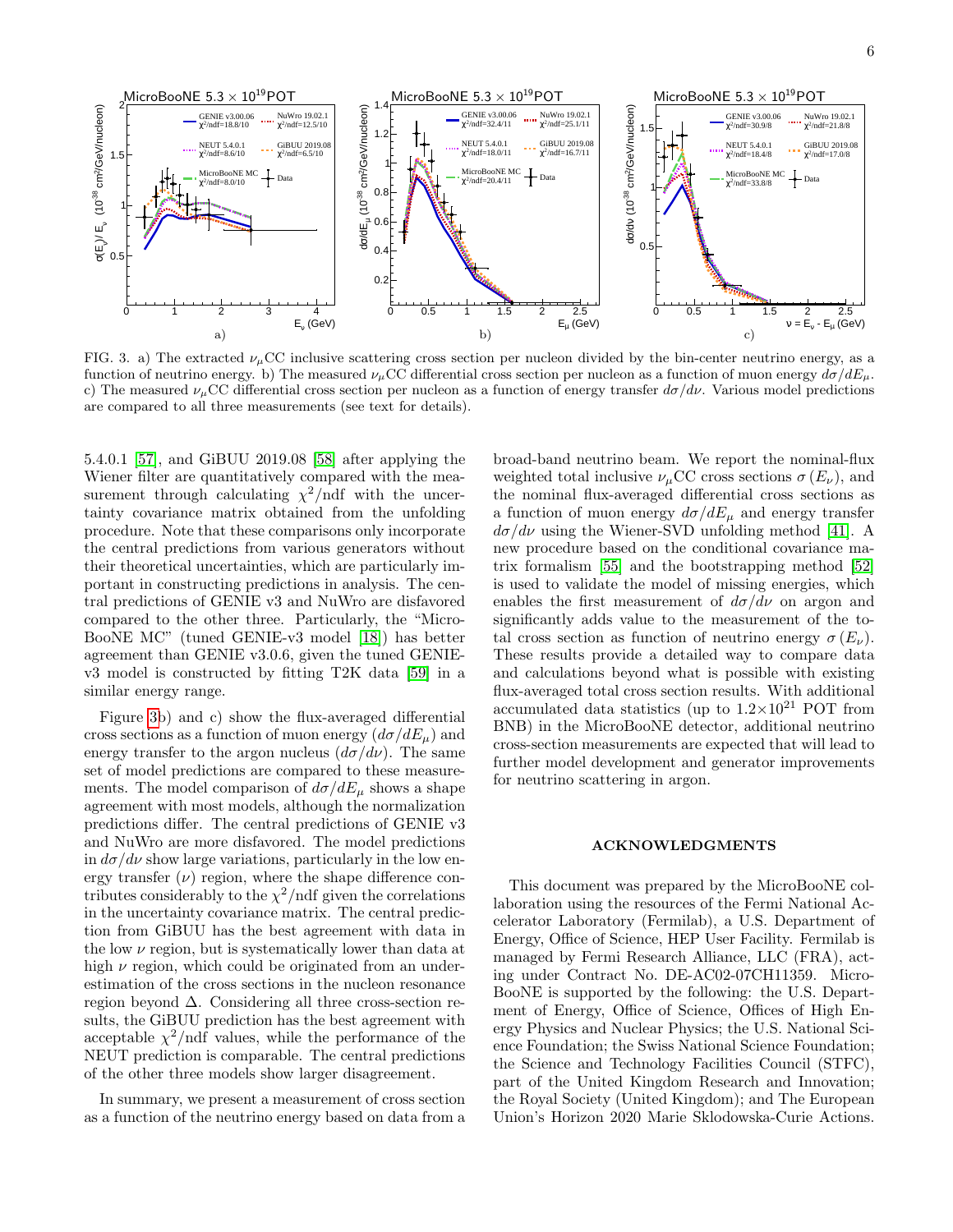Additional support for the laser calibration system and cosmic ray tagger was provided by the Albert Einstein Center for Fundamental Physics, Bern, Switzerland. We also acknowledge the contributions of technical and scientific staff to the design, construction, and operation of the MicroBooNE detector as well as the contributions of past collaborators to the development of MicroBooNE analyses, without whom this work would not have been possible.

- <span id="page-6-0"></span>[1] M. V. Diwan, V. Galymov, X. Qian, and A. Rubbia, Long-Baseline Neutrino Experiments, [Ann. Rev. Nucl.](https://doi.org/10.1146/annurev-nucl-102014-021939) Part. Sci. 66[, 47 \(2016\).](https://doi.org/10.1146/annurev-nucl-102014-021939)
- <span id="page-6-1"></span>[2] K. Abe et al. (T2K), Improved constraints on neutrino mixing from the T2K experiment with  $3.13 \times 10^{21}$ protons on target, Phys. Rev. D 103[, 112008 \(2021\),](https://doi.org/10.1103/PhysRevD.103.112008) [arXiv:2101.03779 \[hep-ex\].](https://arxiv.org/abs/2101.03779)
- <span id="page-6-2"></span>[3] M. A. Acero et al. (NOvA), An Improved Measurement of Neutrino Oscillation Parameters by the NOvA Experiment (2021) [arXiv:2108.08219 \[hep-ex\].](https://arxiv.org/abs/2108.08219)
- <span id="page-6-3"></span>[4] X. Qian and P. Vogel, Neutrino Mass Hierarchy, [Prog.](https://doi.org/10.1016/j.ppnp.2015.05.002) [Part. Nucl. Phys.](https://doi.org/10.1016/j.ppnp.2015.05.002) 83, 1 (2015).
- <span id="page-6-4"></span>[5] P. A. Machado, O. Palamara, and D. W. Schmitz, The Short-Baseline Neutrino Program at Fermilab, Ann. Rev. Nucl. Part. Sci. 69 (2019).
- <span id="page-6-5"></span>[6] M. Antonello et al. (MicroBooNE, LAr1-ND, ICARUS-WA104), A Proposal for a Three Detector Short-Baseline Neutrino Oscillation Program in the Fermilab Booster Neutrino Beam (2015) [arXiv:1503.01520 \[physics.ins](https://arxiv.org/abs/1503.01520)[det\].](https://arxiv.org/abs/1503.01520)
- <span id="page-6-6"></span>[7] R. Acciarri et al. (DUNE Collaboration), Long-Baseline Neutrino Facility (LBNF) and Deep Underground Neutrino Experiment (DUNE), (2016), [arXiv:1601.05471](https://arxiv.org/abs/1601.05471) [\[physics.ins-det\].](https://arxiv.org/abs/1601.05471)
- <span id="page-6-7"></span>[8] B. Abi et al. (DUNE), Deep Underground Neutrino Experiment (DUNE), Far Detector Technical Design Report, Volume I Introduction to DUNE, [JINST](https://doi.org/10.1088/1748-0221/15/08/T08008) 15 (08), [T08008,](https://doi.org/10.1088/1748-0221/15/08/T08008) [arXiv:2002.02967 \[physics.ins-det\].](https://arxiv.org/abs/2002.02967)
- <span id="page-6-8"></span>[9] C. Rubbia, The Liquid Argon Time Projection Chamber: A New Concept for Neutrino Detectors, CERN-EP-INT-77-08, CERN-EP-77-08 (1977).
- [10] H. H. Chen, P. E. Condon, B. C. Barish, and F. J. Sciulli, A Neutrino detector sensitive to rare processes. I. A Study of neutrino electron reactions, FERMILAB-PROPOSAL-0496 (1976).
- [11] W. Willis and V. Radeka, Liquid Argon Ionization Chambers as Total Absorption Detectors, [Nucl. Instrum. Meth.](https://doi.org/10.1016/0029-554X(74)90039-1) 120[, 221 \(1974\).](https://doi.org/10.1016/0029-554X(74)90039-1)
- <span id="page-6-9"></span>[12] D. Nygren, The Time Projection Chamber: A New 4 pi Detector for Charged Particles, eConf C740805, 58 (1974).
- <span id="page-6-10"></span>[13] F. Cavanna, A. Ereditato, and B. T. Fleming, Advances in liquid argon detectors, [Nucl. Instrum. Meth.](https://doi.org/10.1016/j.nima.2018.07.010) A907, 1 [\(2018\).](https://doi.org/10.1016/j.nima.2018.07.010)
- <span id="page-6-11"></span>[14] J. A. Formaggio and G. P. Zeller, From eV to EeV: Neutrino Cross Sections Across Energy Scales, [Rev. Mod.](https://doi.org/10.1103/RevModPhys.84.1307) Phys. 84[, 1307 \(2012\),](https://doi.org/10.1103/RevModPhys.84.1307) [arXiv:1305.7513 \[hep-ex\].](https://arxiv.org/abs/1305.7513)
- <span id="page-6-12"></span>[15] P. Adamson et al. (MINOS), Neutrino and Antineutrino Inclusive Charged-current Cross Section Measurements with the MINOS Near Detector, [Phys. Rev. D](https://doi.org/10.1103/PhysRevD.81.072002) 81, 072002 [\(2010\),](https://doi.org/10.1103/PhysRevD.81.072002) [arXiv:0910.2201 \[hep-ex\].](https://arxiv.org/abs/0910.2201)
- <span id="page-6-13"></span>[16] A. A. Aguilar-Arevalo et al. (MiniBooNE), Measurement of Neutrino-Induced Charged-Current Charged Pion Production Cross Sections on Mineral Oil at  $E_{\nu} \sim 1$  GeV,

Phys. Rev. D 83[, 052007 \(2011\),](https://doi.org/10.1103/PhysRevD.83.052007) [arXiv:1011.3572 \[hep](https://arxiv.org/abs/1011.3572)[ex\].](https://arxiv.org/abs/1011.3572)

- <span id="page-6-14"></span>[17] P. A. Zyla et al. (Particle Data Group), Review of Particle Physics (Section 51), PTEP 2020[, 083C01 \(2020\).](https://doi.org/10.1093/ptep/ptaa104)
- <span id="page-6-15"></span>[18] P. Abratenko et al. (MicroBooNE), New Theory-driven GENIE Tune for MicroBooNE (2021) [arXiv:2110.14028](https://arxiv.org/abs/2110.14028) [\[hep-ex\].](https://arxiv.org/abs/2110.14028)
- <span id="page-6-16"></span>[19] L. Alvarez-Ruso et al. (GENIE), Recent highlights from GENIE v3 (2021) [arXiv:2106.09381 \[hep-ph\].](https://arxiv.org/abs/2106.09381)
- <span id="page-6-17"></span>[20] R. Acciarri et al. (MicroBooNE Collaboration), Design and Construction of the MicroBooNE Detector, [JINST](https://doi.org/10.1088/1748-0221/12/02/P02017) 12 [\(02\), P02017.](https://doi.org/10.1088/1748-0221/12/02/P02017)
- <span id="page-6-18"></span>[21] S. R. Mishra, in Proceedings of the Workshop on Hadron Structure Functions and Parton Distributions , edited by D. Geesaman et al.
- [22] W. Seligman, ph.D. thesis, Columbia University, 1997, Nevis 292.
- <span id="page-6-19"></span>[23] A. Bodek, U. Sarica, D. Naples, and L. Ren, Methods to Determine Neutrino Flux at Low Energies:Investigation of the Low  $\nu$  Method, [Eur. Phys. J. C](https://doi.org/10.1140/epjc/s10052-012-1973-6) 72, 1973 (2012), [arXiv:1201.3025 \[hep-ex\].](https://arxiv.org/abs/1201.3025)
- <span id="page-6-20"></span>[24] J. Conrad et al., The Photomultiplier Tube Calibration System of the MicroBooNE Experiment, [JINST](https://doi.org/10.1088/1748-0221/10/06/T06001) 10, [arXiv:1502.04159 \[physics.ins-det\].](https://arxiv.org/abs/1502.04159)
- <span id="page-6-21"></span>[25] A. A. Aguilar-Arevalo et al. (MiniBooNE), The Neutrino Flux prediction at MiniBooNE, [Phys. Rev. D](https://doi.org/10.1103/PhysRevD.79.072002) 79, 072002 [\(2009\),](https://doi.org/10.1103/PhysRevD.79.072002) [arXiv:0806.1449 \[hep-ex\].](https://arxiv.org/abs/0806.1449)
- <span id="page-6-22"></span>[26] R. Acciarri, C. Adams, J. Asaadi, B. Baller, T. Bolton, C. Bromberg, F. Cavanna, E. Church, D. Edmunds, A. Ereditato, S. Farooq, A. Ferrari, R. S. Fitzpatrick, B. Fleming, A. Hackenburg, G. Horton-Smith, C. James, K. Lang, M. Lantz, I. Lepetic, B. R. Littlejohn, X. Luo, R. Mehdiyev, B. Page, O. Palamara, B. Rebel, P. R. Sala, G. Scanavini, A. Schukraft, G. Smirnov, M. Soderberg, J. Spitz, A. M. Szelc, M. Weber, W. Wu, T. Yang, and G. P. Zeller (ArgoNeuT), Demonstration of MeV-Scale Physics in Liquid Argon Time Projection Chambers Using ArgoNeuT, Phys. Rev. D 99[, 012002 \(2019\),](https://doi.org/10.1103/PhysRevD.99.012002) [arXiv:1810.06502 \[hep-ex\].](https://arxiv.org/abs/1810.06502)
- <span id="page-6-23"></span>[27] P. Abratenko et al. (MicroBooNE Collaboration), First Measurement of Inclusive Muon Neutrino Charged Current Differential Cross Sections on Argon at E<sup>ν</sup> ∼0.8 GeV with the MicroBooNE Detector, [Phys. Rev. Lett.](https://doi.org/10.1103/PhysRevLett.123.131801) 123, [131801 \(2019\).](https://doi.org/10.1103/PhysRevLett.123.131801)
- <span id="page-6-24"></span>[28] C. Adams et al. (MicroBooNE Collaboration), Ionization electron signal processing in single phase LArT-PCs. Part I. Algorithm Description and quantitative evaluation with MicroBooNE simulation, [JINST](https://doi.org/10.1088/1748-0221/13/07/P07006) 13 (07), [P07006.](https://doi.org/10.1088/1748-0221/13/07/P07006)
- <span id="page-6-25"></span>[29] C. Adams et al. (MicroBooNE Collaboration), Ionization electron signal processing in single phase LArTPCs. Part II. Data/simulation comparison and performance in MicroBooNE, JINST 13 [\(07\), P07007.](https://doi.org/10.1088/1748-0221/13/07/P07007)
- <span id="page-6-26"></span>[30] X. Qian, C. Zhang, B. Viren, and M. Diwan, Three-